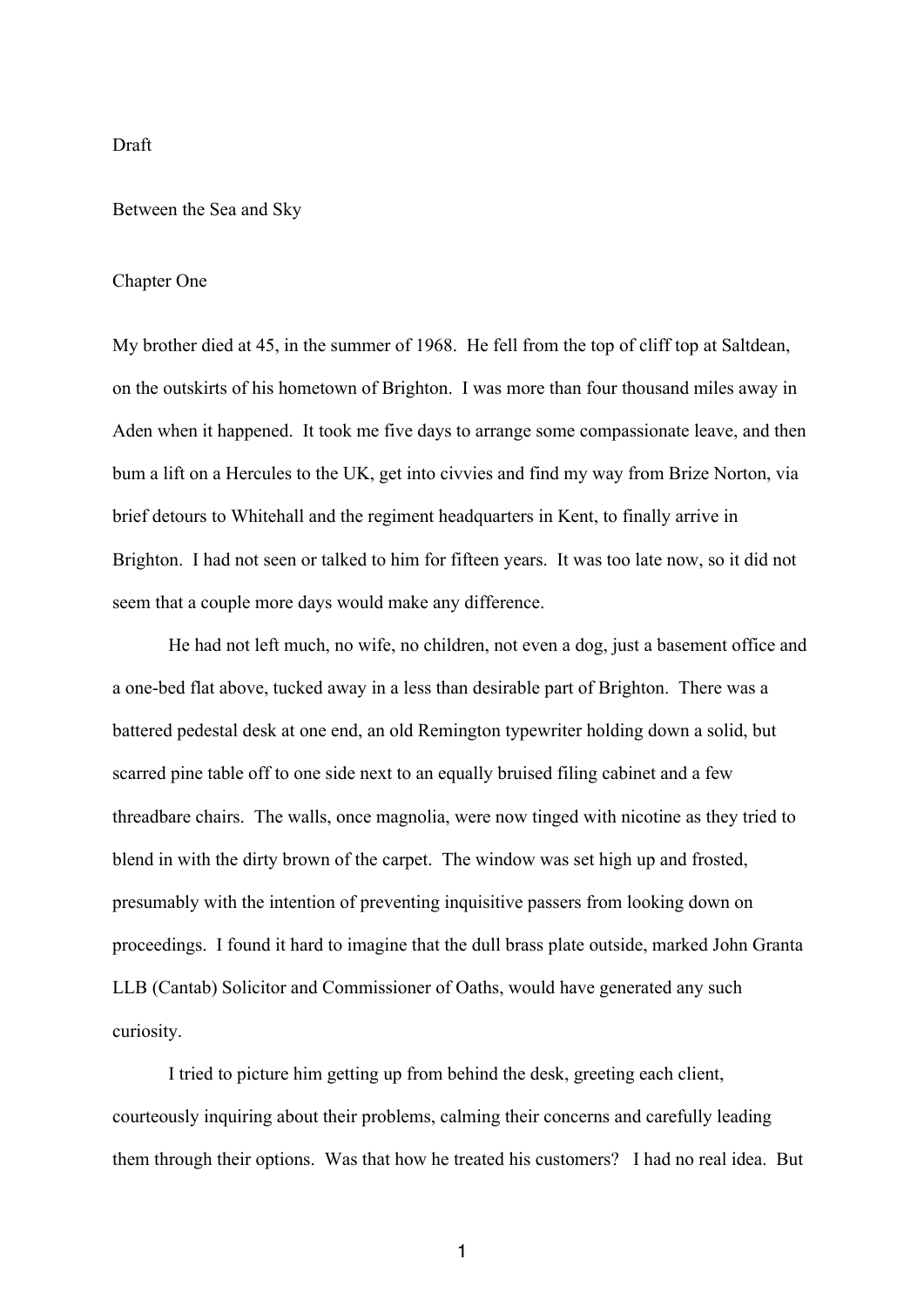I only knew the John from fifteen years ago. Surely he had changed since our last meeting? Then he had been capable and perceptive with a deep and shrewd appreciation of both the good and bad in human nature. He had been a man at the top of his game, with a double first from Cambridge, on a fast track pupillage in prestigious chambers, a member of Lincoln's Inn, in love with the Law and the senior partner's daughter. Less than five years later, it had all gone. A spectacular failure in court, a messy divorce from a disappointed and bitter wife, and an affair with the bottle left him with nothing. That must have changed him surely. But even then the law would not leave him alone. Or maybe it was the other way round. In any case, he spent the last thirteen years of his life in this dingy office, wrapped up in dealing with the minutia of ordinary life; contested wills, neighbours arguing over a party wall or granny's forgetful shoplifting offence in the magistrates' court. Maybe he had been happy, maybe he had been hiding from his past, maybe he found some sort of contentment in fixing other peoples' problems. I doubted I would ever know.

Even though I would never speak to him again, he still had some words for me. I had read them, an hour ago, in Willmott and Weatherby, another solicitor's office in a much more salubrious part of Brighton. Willmott, the senior partner, told me that my brother had named me as joint executor, along with Willmott and Weatherby. It seemed strange that a solicitor should need another solicitor to see them off this earth. For a moment, Willmott's office, with its heavy mahogany desk, and walls lined with law books and journals seemed rather oppressive. The thick carpet and heavy curtains gave it a rather dead acoustic, rather like a funeral parlour. One way or another, the final details of many people lives would be concluded in an office like this, even if their physical life concluded elsewhere.

"Who will bury the last solicitor?"

"I beg your pardon, Major Granta?"

I realised I had been daydreaming and had spoken my question aloud. Unconcerned,

 $\mathfrak{p}$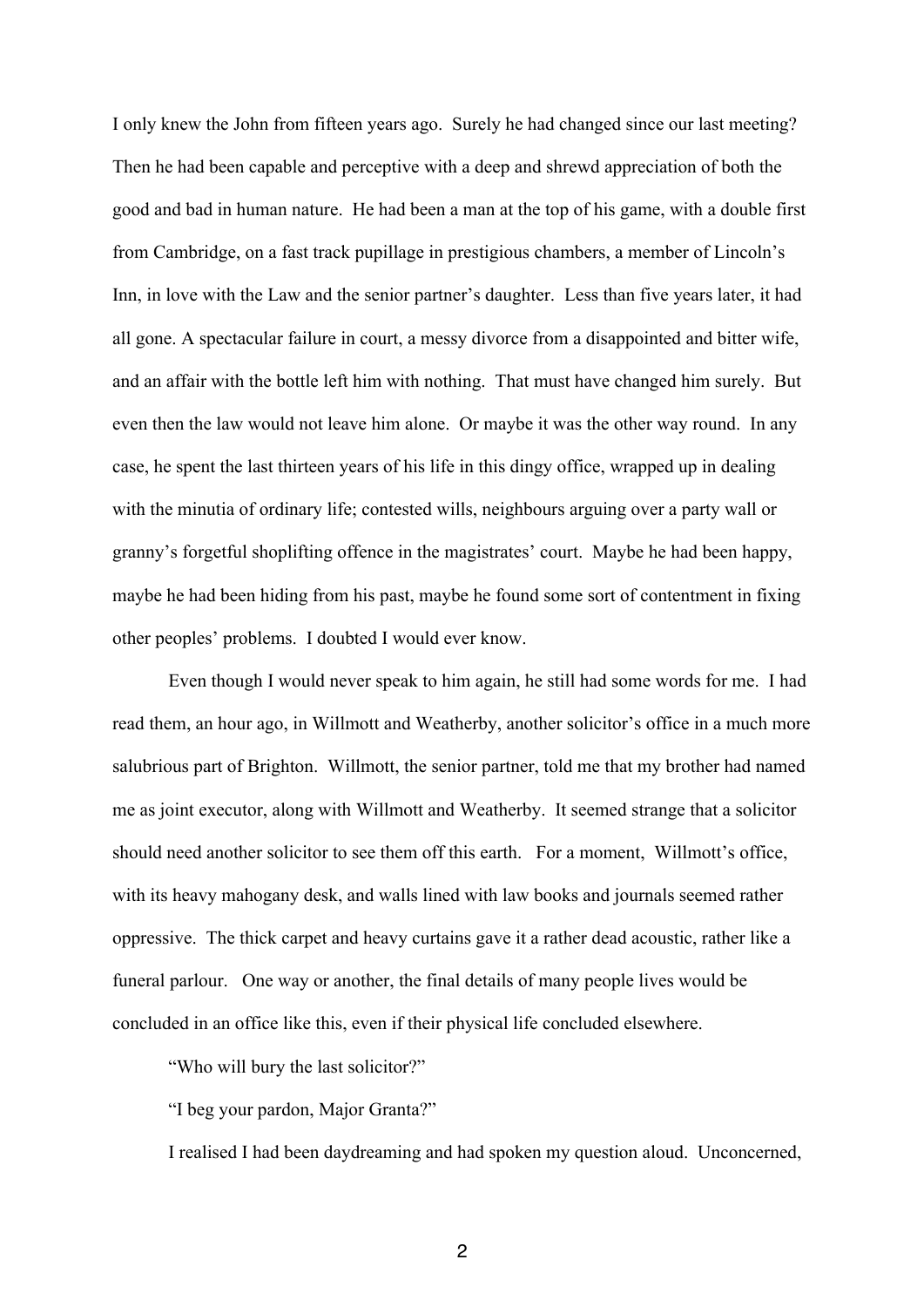Willmott continued,

"Now, to get to the matter at hand. Until the coroner issues the death certificate, I cannot conduct a formal reading of the will. But, since the will is essentially very simple, I can informally tell you of its contents. You are the sole beneficiary. This means both his business and personal assets pass over to you. His practice was not I'm afraid very active, but it is solvent, so there is a little money there - and of course, there are the business assets in terms of the office and contents. And then of course he had a small number of personal investments, and the house and personal possessions. The house and office do have a small mortgage, however. All of this comes to you."

"I see. Well, I know nothing about the law. It was John that was fascinated by it - he loved the precision of the legal language and the intellectual puzzle of finding an elegant way of arguing that the law was always in favour of his client. I prefer the Army's rather more robust approach to winning an argument - so I'm not quite sure what I will be able to do with a solicitor's practice."

Actually, I had had quite a lot of experience with the law in my military career. Mostly, I had been doing my best to step around the obstructions of the international laws of various countries, with the intention of avoiding their courts and jails. But I had no desire to transfer this experience and get embroiled in the genteel torts and disputes of a English seaside town.

"Most likely I would probably end up selling the practice and the house. Is that likely to be problematic do you think?."

"No, not all, Major. It would be exactly what we expected. The terms of the will mean you will inherit the Director's shares in the business. You can then either employ a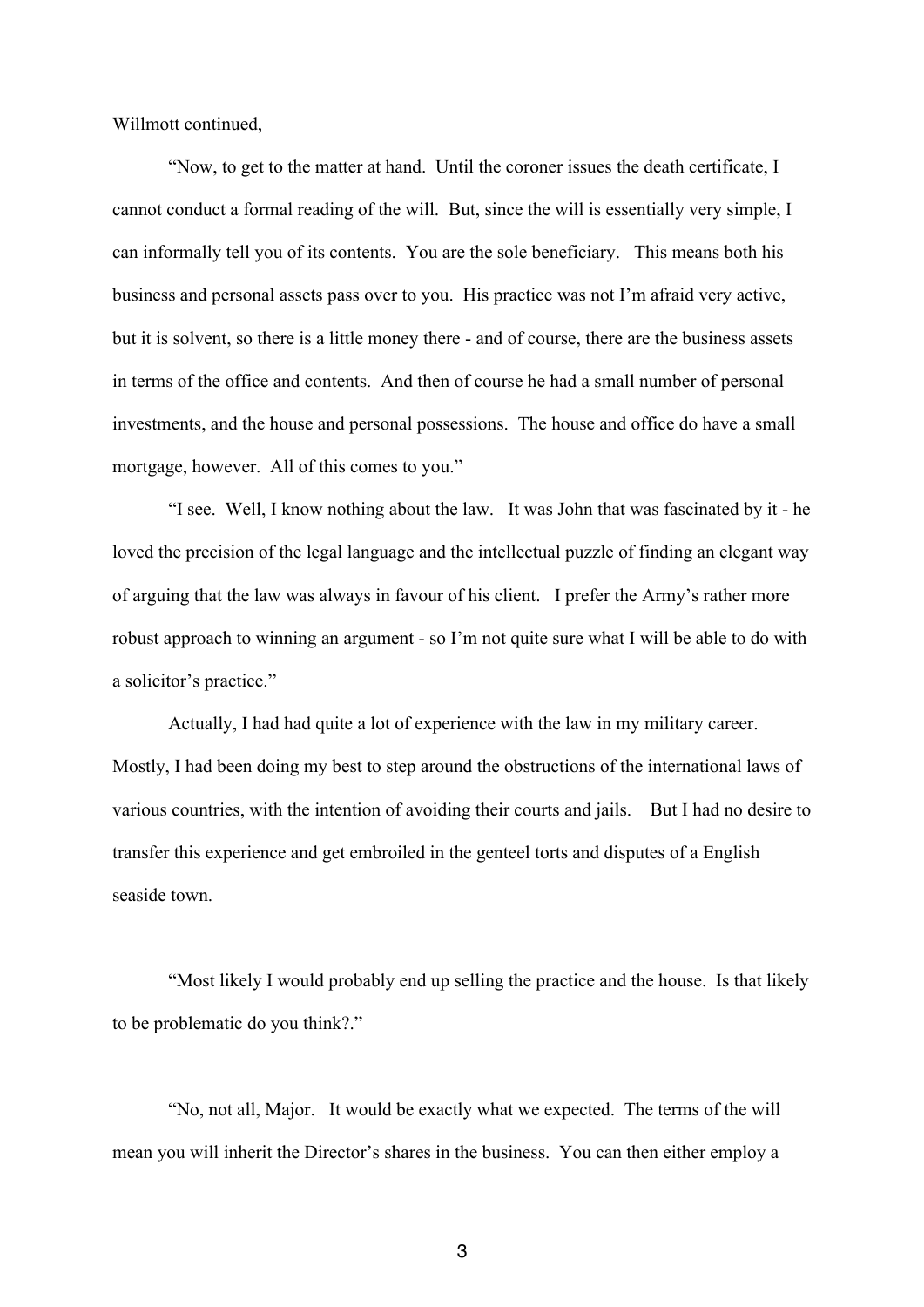solicitor to run the business or simply sell you share in the business to existing practice. But we are perhaps getting a little ahead of the procedures. For the moment, we need to get a death certificate - or least an interim certificate so that the funeral can go ahead. And I imagine you will want to look over the properties and perhaps spend a little while before you make any plans. There is one more thing. John left a personal letter for you."

Willmott passed me a thin envelope, impressively sealed with a large blob of sealing wax. My name was handwritten on the front. I broke the seal and extracted the single sheet of paper. It simply said:

*Cremation not burial. I'd rather get it over with now, and forestall any further burning in the afterlife. Jonnie.*

He was just trying to be humorous, but neither I nor Willmott smiled. That's not how it worked - it was your soul that burnt in perpetuity. Instead, Willmott gave me a folder of documentation including the address of the morgue, a list of funeral parlours and my brother's office and flat keys.

I had seen too many dead bodies to have any immediate desire to see another, so I put the morgue at the bottom of my mental to-do list. What difference would it make? I knew I would need to make arrangements for the funeral, but I had no doubt John wouldn't mind waiting a little longer. I would need to speak to the coroner and Police, but that could wait too. Mostly I wanted some time to think. I had often reminded the cadet officers in my classes at Sandhurst that Wellington had once said 'Time spent on reconnaissance is seldom wasted', and if they managed to emulate his track record, they would be doing fairly well. So I had leisurely walked the mile and a half along the Brighton front, past the four-star hotels and the Regency squares, resisting the Kiss Me Quick hats and the halter skelter on the Place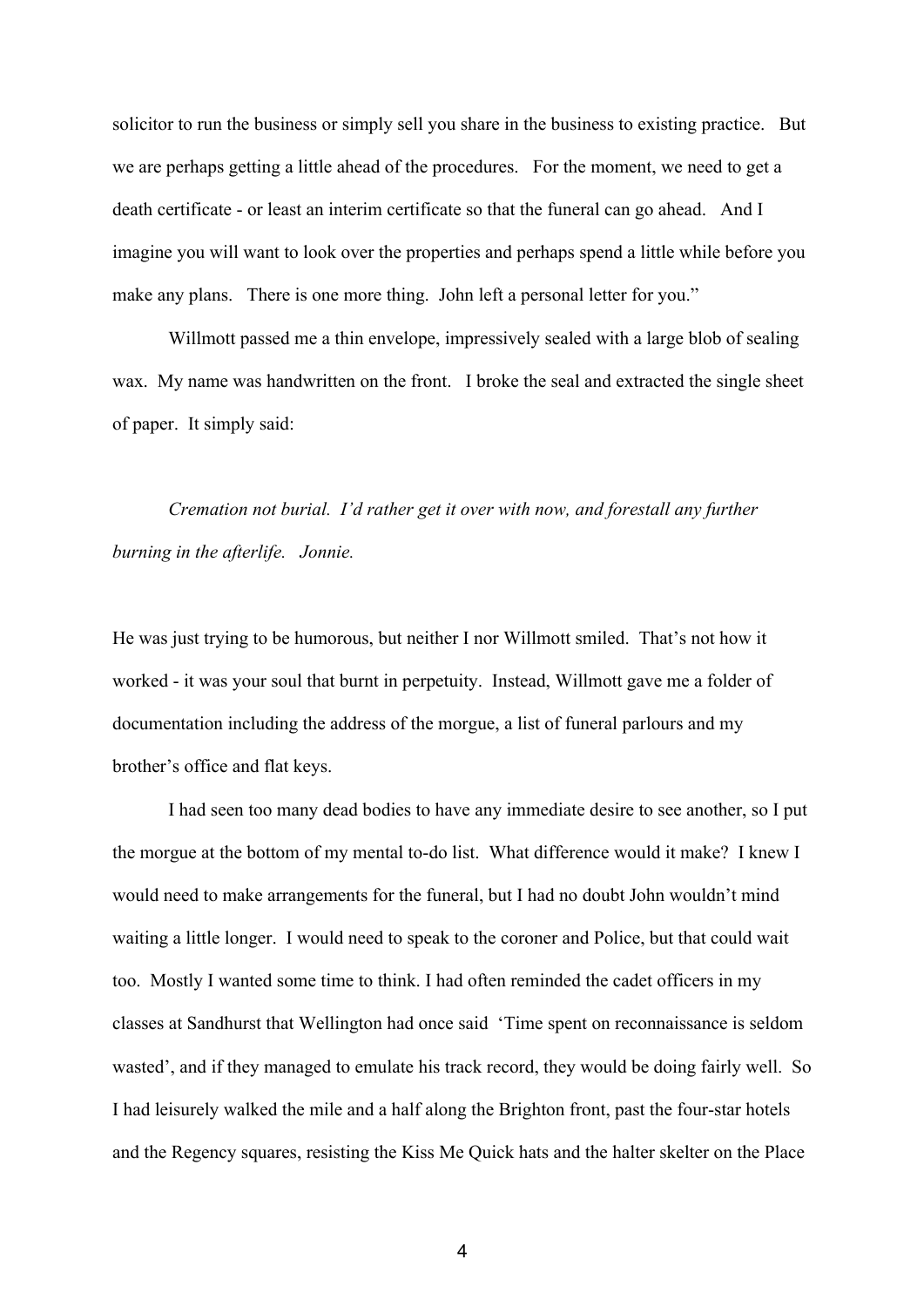piers, and the penny arcades and the fish and chips on the Western Pier until I eventually reached Portslade. John's accommodation was in a street leading up the hill away from the front. He had the bottom two floors of a Victorian townhouse, in the middle of what must have once been a moderately fashionable terrace. I stood, looking around his office, the only witness now to the last years of his life, trying to sense who my brother had become, trying to recall his face, trying to recall if he had ever called himself Jonnie. I was certain he hadn't. That perhaps was when I started wondering if someone had killed him and why.

The police verdict was accident death. And perhaps they were right. They had presumably seen any evidence at the scene, the circumstances of the discovery of the body, and they would, I hoped, have looked for evidence of any third party participation. They had apparently found nothing but just a careless accident. The coroner would look carefully at the post mortem result and the police report, and no doubt agree. There probably would not even be a formal inquest - the coroner could simply release the body, write up the paperwork and John would be tidied away with the minimum of effort. It did not sit comfortably in my stomach though. The John I knew would never have been that careless to step off a cliff in the middle of the night. He was too prudent, too rational to allow a simple slip to end his life. Maybe, though, he had changed in fifteen years. Maybe the missteps of his youth had finally caught up with him and led him to that cliff top, and over the edge, accidentally or even on purpose. Somewhere in my stomach I had a feeling though that I should not believe that. The family motto *numquam dedere pugnam* - *never surrender the fight* had been drummed into us from birth. Whatever his battle had been, it was over now, but I was still here to conclude his campaign.

I spent a couple of hours going through the office and flat. I had been right. The papers in his desk and filing cabinet did indeed show a story of wills, divorces, disputes between neighbours, evasion of speeding tickets, briefs for petty thieving, embezzling the